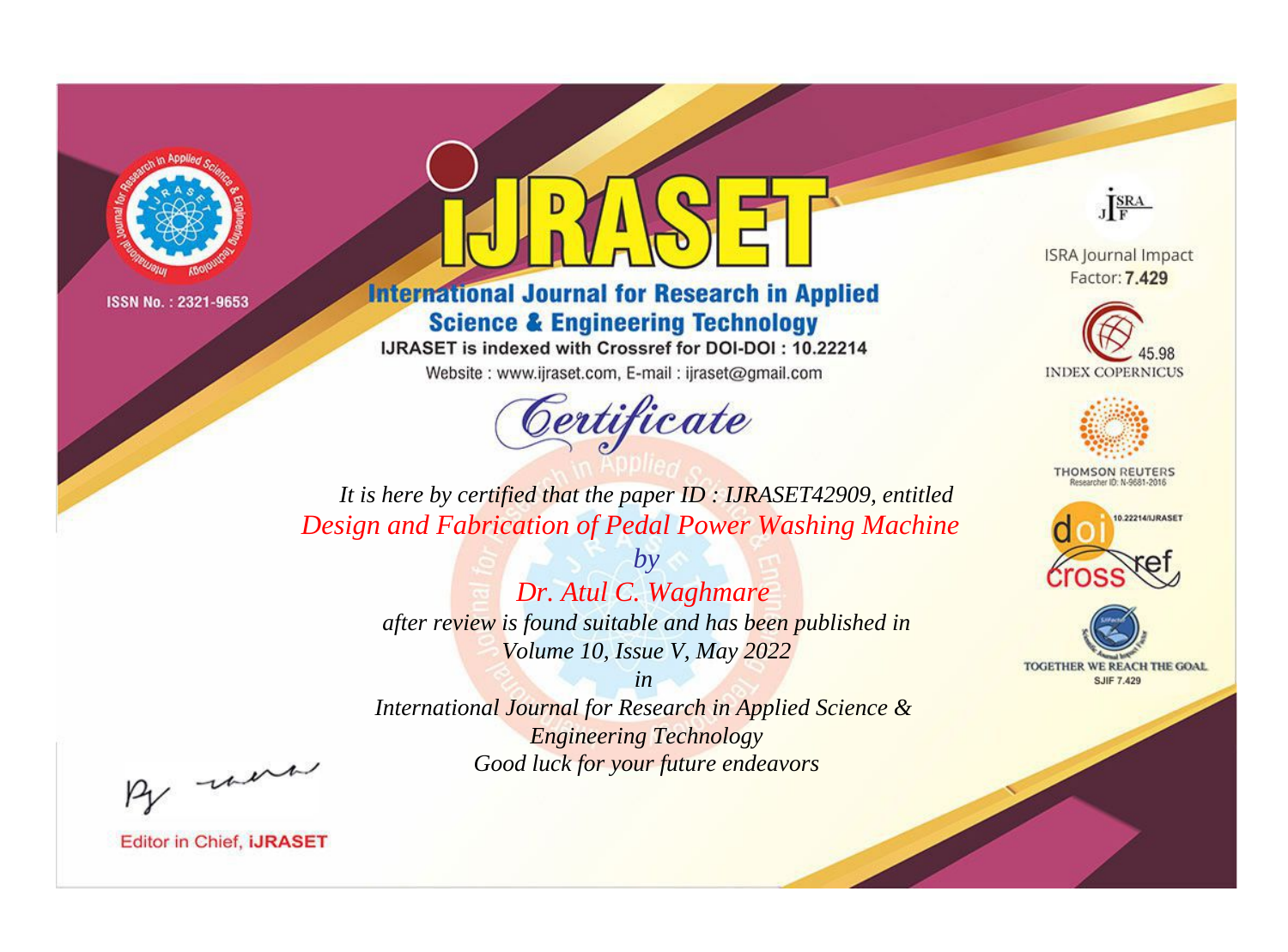

## **International Journal for Research in Applied Science & Engineering Technology**

IJRASET is indexed with Crossref for DOI-DOI: 10.22214

Website: www.ijraset.com, E-mail: ijraset@gmail.com



JERA

**ISRA Journal Impact** Factor: 7.429





**THOMSON REUTERS** 



TOGETHER WE REACH THE GOAL **SJIF 7.429** 

*It is here by certified that the paper ID : IJRASET42909, entitled Design and Fabrication of Pedal Power Washing Machine*

> *by Sahil Sadmal after review is found suitable and has been published in Volume 10, Issue V, May 2022*

> > *in*

*International Journal for Research in Applied Science & Engineering Technology Good luck for your future endeavors*

By morn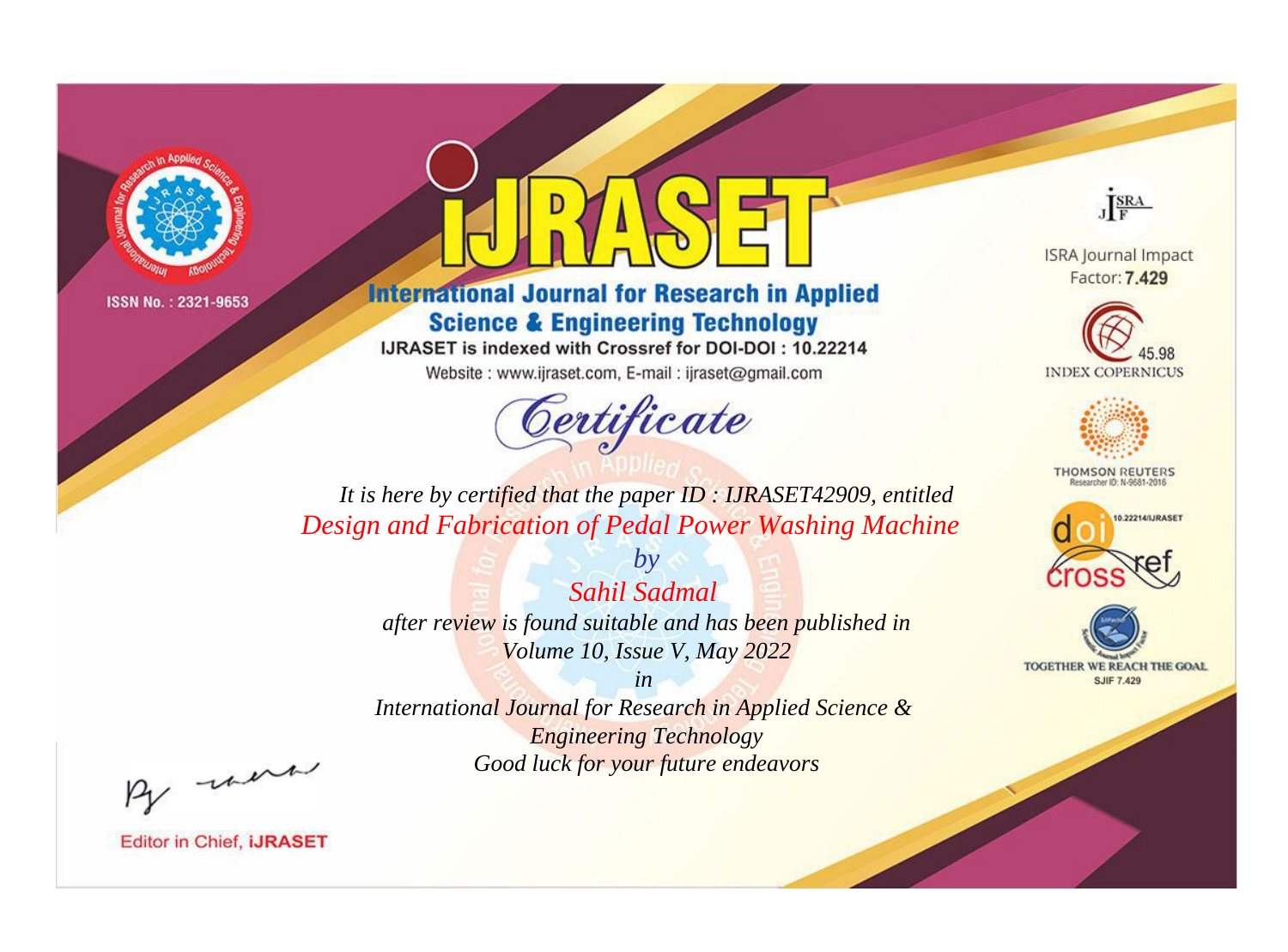

## **International Journal for Research in Applied Science & Engineering Technology**

IJRASET is indexed with Crossref for DOI-DOI: 10.22214

Website: www.ijraset.com, E-mail: ijraset@gmail.com



JERA

**ISRA Journal Impact** Factor: 7.429





**THOMSON REUTERS** 



TOGETHER WE REACH THE GOAL **SJIF 7.429** 

*It is here by certified that the paper ID : IJRASET42909, entitled Design and Fabrication of Pedal Power Washing Machine*

> *by Hardik Jain after review is found suitable and has been published in Volume 10, Issue V, May 2022*

> > *in*

*International Journal for Research in Applied Science & Engineering Technology Good luck for your future endeavors*

By morn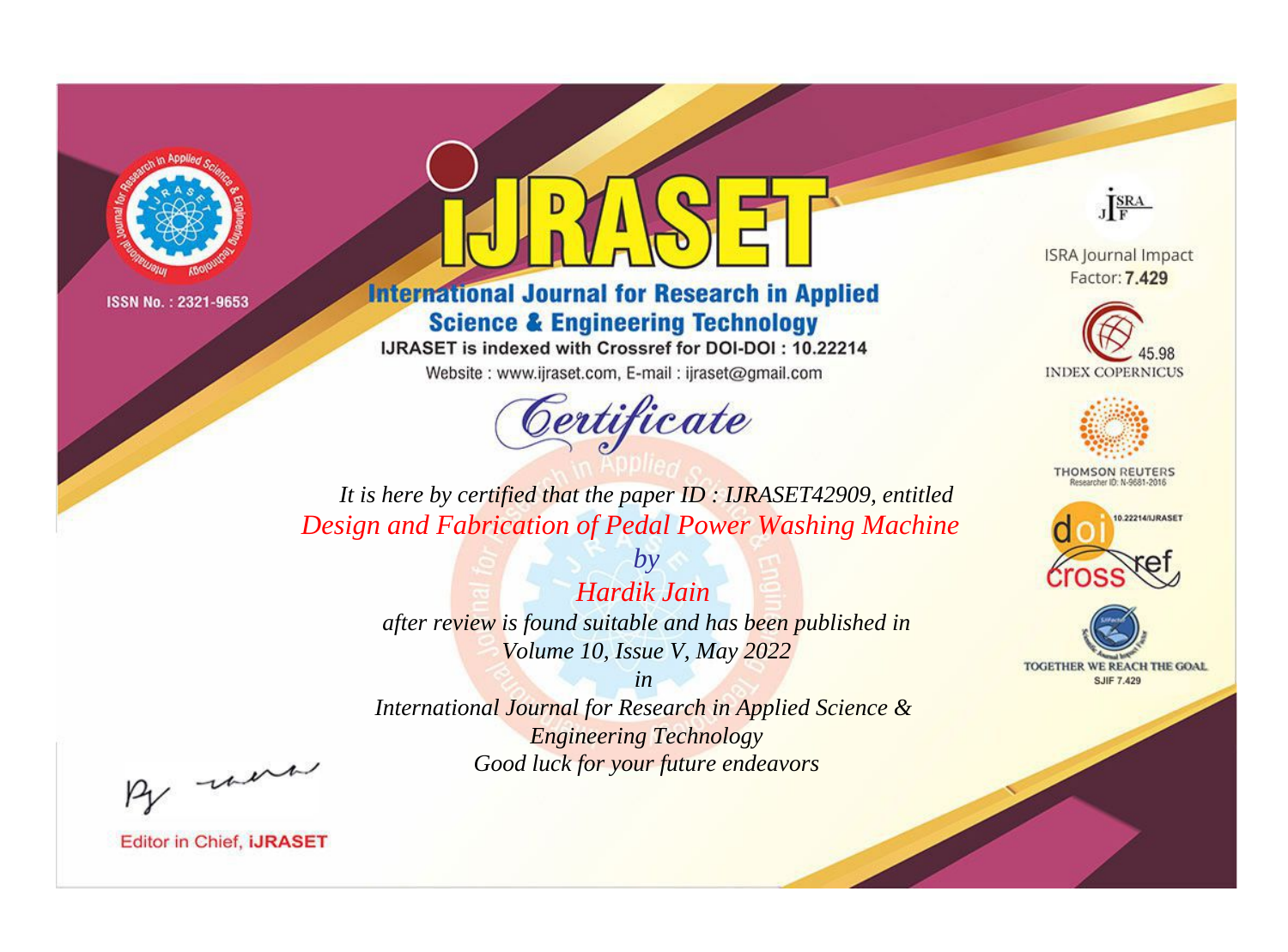

## **International Journal for Research in Applied Science & Engineering Technology**

IJRASET is indexed with Crossref for DOI-DOI: 10.22214

Website: www.ijraset.com, E-mail: ijraset@gmail.com



JERA

**ISRA Journal Impact** Factor: 7.429





**THOMSON REUTERS** 



TOGETHER WE REACH THE GOAL **SJIF 7.429** 

*It is here by certified that the paper ID : IJRASET42909, entitled Design and Fabrication of Pedal Power Washing Machine*

> *by Chetan Sakarde after review is found suitable and has been published in Volume 10, Issue V, May 2022*

> > *in*

*International Journal for Research in Applied Science & Engineering Technology Good luck for your future endeavors*

By morn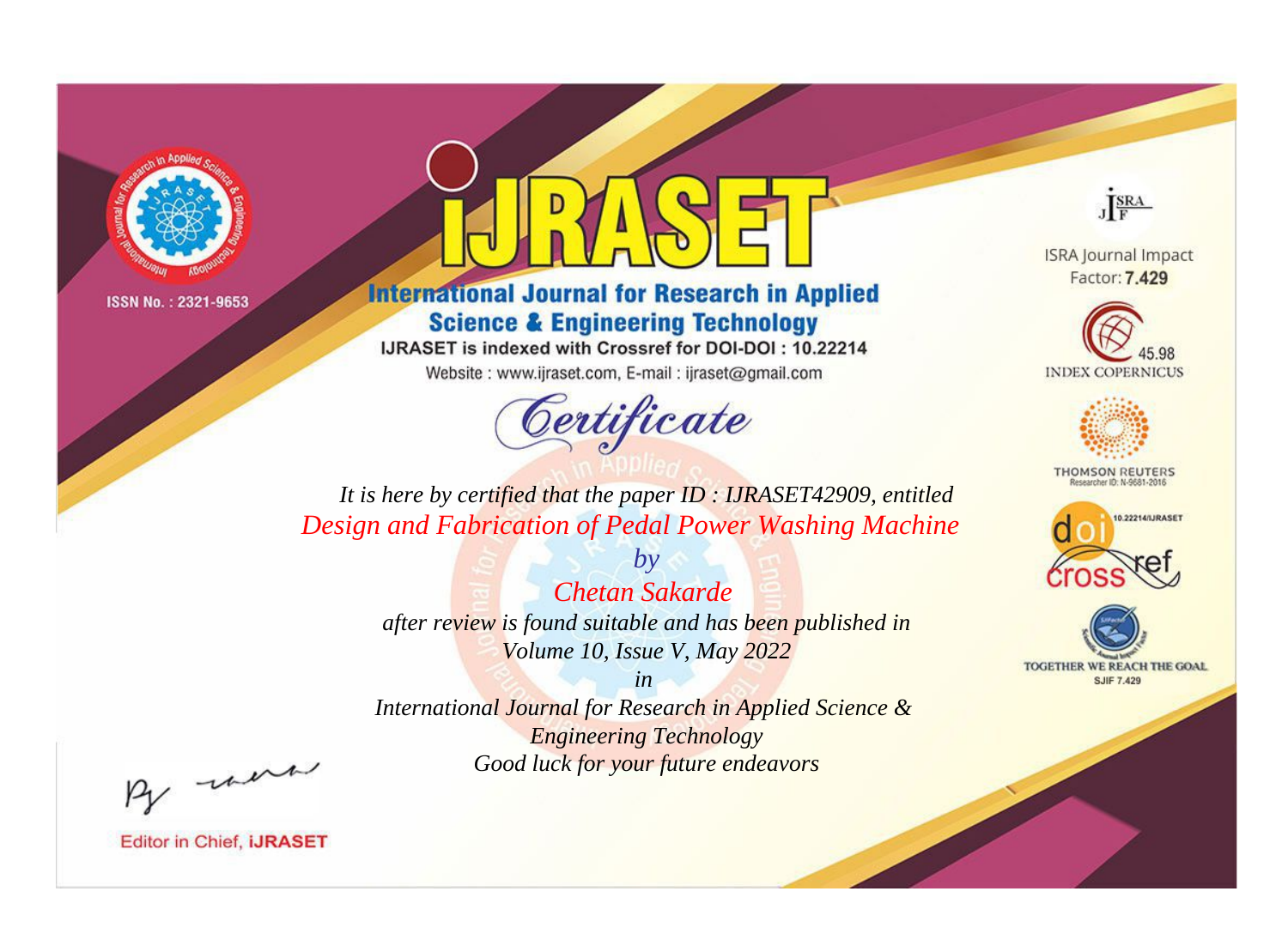

## **International Journal for Research in Applied Science & Engineering Technology**

IJRASET is indexed with Crossref for DOI-DOI: 10.22214

Website: www.ijraset.com, E-mail: ijraset@gmail.com



JERA

**ISRA Journal Impact** Factor: 7.429





**THOMSON REUTERS** 



TOGETHER WE REACH THE GOAL **SJIF 7.429** 

*It is here by certified that the paper ID : IJRASET42909, entitled Design and Fabrication of Pedal Power Washing Machine*

> *by Yogesh Kosare after review is found suitable and has been published in Volume 10, Issue V, May 2022*

> > *in*

*International Journal for Research in Applied Science & Engineering Technology Good luck for your future endeavors*

By morn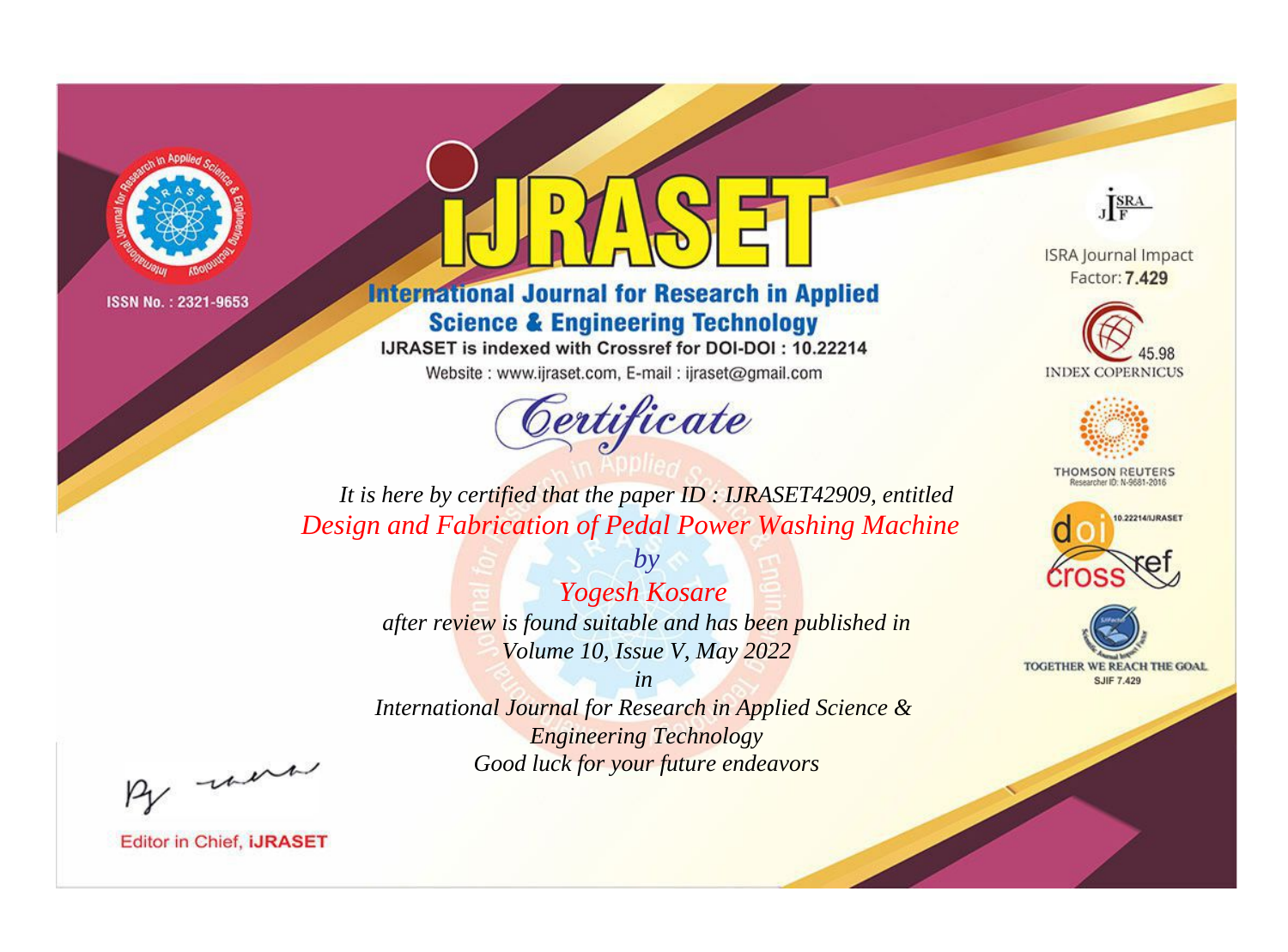

## **International Journal for Research in Applied Science & Engineering Technology**

IJRASET is indexed with Crossref for DOI-DOI: 10.22214

Website: www.ijraset.com, E-mail: ijraset@gmail.com

# Certificate

JERA

**ISRA Journal Impact** Factor: 7.429





**THOMSON REUTERS** 



TOGETHER WE REACH THE GOAL **SJIF 7.429** 

*It is here by certified that the paper ID : IJRASET42909, entitled Design and Fabrication of Pedal Power Washing Machine*

> *by Prakash Meshram after review is found suitable and has been published in Volume 10, Issue V, May 2022*

> > *in*

*International Journal for Research in Applied Science & Engineering Technology Good luck for your future endeavors*

By morn